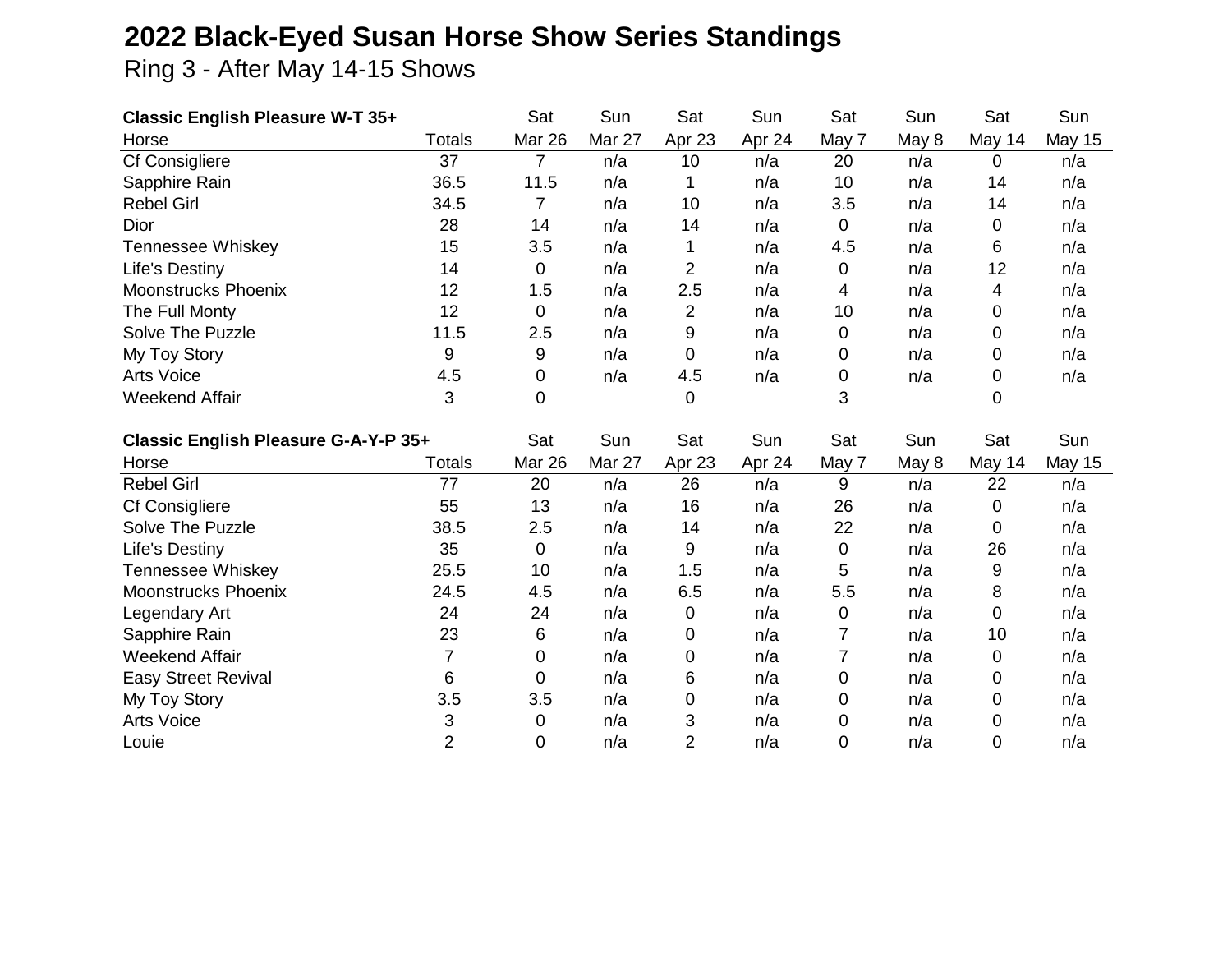| Senior English Pleasure 18+              |               | Sat            | Sun    | Sat         | Sun    | Sat              | Sun   | Sat    | Sun           |
|------------------------------------------|---------------|----------------|--------|-------------|--------|------------------|-------|--------|---------------|
| Horse                                    | <b>Totals</b> | Mar 26         | Mar 27 | Apr 23      | Apr 24 | May 7            | May 8 | May 14 | <b>May 15</b> |
| Legendary Art                            | 65.5          | 10             | n/a    | 23          | n/a    | 19               | n/a   | 13.5   | n/a           |
| Avonlea Way                              | 41.5          | 16             | n/a    | 10.5        | n/a    | $\mathbf 0$      | n/a   | 15     | n/a           |
| Ever So Clever                           | 40            | 14             | n/a    | 15          | n/a    | 10               | n/a   | 1      | n/a           |
| <b>Aspen Street</b>                      | 38            | 0              | n/a    | 0           | n/a    | 26               | n/a   | 12     | n/a           |
| <b>Definite Class</b>                    | 25.5          | 9              | n/a    | 4           | n/a    | 12               | n/a   | 0.5    | n/a           |
| <b>Just Kidding</b>                      | 23            | 0              | n/a    | 9.5         | n/a    | 0                | n/a   | 13.5   | n/a           |
| All Gussied Up                           | 18            | 0              | n/a    | 16          | n/a    | 0                | n/a   | 2      | n/a           |
| Knock on Wood                            | 15.5          | 15.5           | n/a    | 0           | n/a    | 0                | n/a   | 0      | n/a           |
| Houston                                  | 13            | 0              | n/a    | 0           | n/a    | $\boldsymbol{0}$ | n/a   | 13     | n/a           |
| <b>Flight of Passage</b>                 | 11            | $\overline{4}$ | n/a    | 2           | n/a    | 5                | n/a   | 0      | n/a           |
| <b>Kudos</b>                             | 10            | 10             | n/a    | 0           | n/a    | 0                | n/a   | 0      | n/a           |
| <b>Times New Roman</b>                   | 10            | 0              | n/a    | 2.5         | n/a    | 7.5              | n/a   | 0      | n/a           |
| <b>Bo Dolls Valentine</b>                | 7.5           | 0              | n/a    | 0           | n/a    | 0                | n/a   | 7.5    | n/a           |
| <b>Secret Tea</b>                        | 6             | 0              | n/a    | 0           | n/a    | 0                | n/a   | 6      | n/a           |
| Jon                                      | 4             | 4              | n/a    | $\mathbf 0$ | n/a    | $\boldsymbol{0}$ | n/a   | 0      | n/a           |
| <b>Who's That Pokemon</b>                | 1             | 0              | n/a    | 1           | n/a    | $\mathbf 0$      | n/a   | 0      | n/a           |
| Louie                                    | 0.5           | 0              | n/a    | 0.5         | n/a    | $\mathbf 0$      | n/a   | 0      | n/a           |
|                                          |               |                |        |             |        |                  |       |        |               |
| <b>Regional Adult Amateur Equitation</b> |               | Sat            | Sun    | Sat         | Sun    | Sat              | Sun   | Sat    | Sun           |
| Rider                                    | <b>Totals</b> | Mar 26         | Mar 27 | Apr 23      | Apr 24 | May 7            | May 8 | May 14 | <b>May 15</b> |
| Mackenzie Bingham                        | 64            | n/a            | 20     | n/a         | 14     | n/a              | 14    | n/a    | 16            |
| <b>Colleen Reilly</b>                    | 35            | n/a            | 0      | n/a         | 9      | n/a              | 12    | n/a    | 14            |
| <b>Eleanor MacLeod</b>                   | 30.5          | n/a            | 4      | n/a         | 16     | n/a              | 5.5   | n/a    | 5             |
| Lindsay Goldworm                         | 28.5          | n/a            | 10     | n/a         | 3.5    | n/a              | 5     | n/a    | 10            |
| Victoria Hanbury                         | 17            | n/a            | 10     | n/a         | 7      | n/a              | 0     | n/a    | 0             |
| <b>Alexis Kinney</b>                     | 16            | n/a            | 0      | n/a         | 0      | n/a              | 13    | n/a    | 3             |
| Martha McCurdy                           | 9.5           | n/a            | 6      | n/a         | 3.5    | n/a              | 0     | n/a    | $\mathsf 0$   |
| Calista Bell                             | 3.5           | n/a            | 0      | n/a         | 0      | n/a              | 3.5   | n/a    | 0             |
| Lauren Glickman                          | 1.5           | n/a            | 1.5    | n/a         | 0      | n/a              | 0     | n/a    | 0             |
| Leah M. Berry                            | 1             | n/a            | 1      | n/a         | 0      | n/a              | 0     | n/a    | $\mathbf 0$   |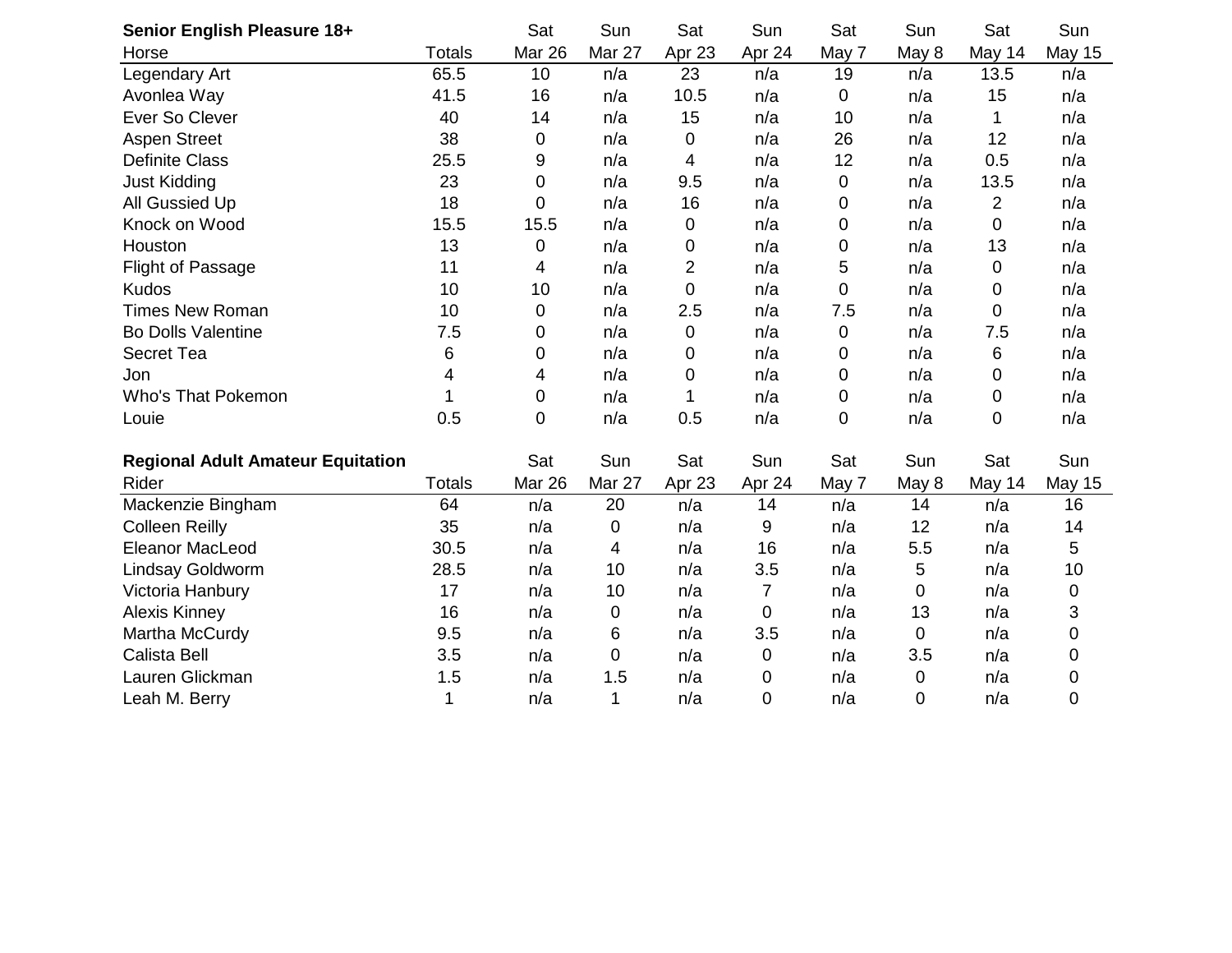| <b>Regional Junior Equitation</b> |               | Sat            | Sun         | Sat         | Sun            | Sat   | Sun            | Sat    | Sun            |
|-----------------------------------|---------------|----------------|-------------|-------------|----------------|-------|----------------|--------|----------------|
| Rider                             | <b>Totals</b> | Mar 26         | Mar 27      | Apr 23      | Apr 24         | May 7 | May 8          | May 14 | <b>May 15</b>  |
| Evelyn E. Clark                   | 27            | n/a            | 6           | n/a         | 11             | n/a   | 10             | n/a    | 0              |
| Zoe Duvall                        | 25            | n/a            | 4           | n/a         | 10             | n/a   | 9              | n/a    | 2              |
| Madilyn K. Wynn                   | 21            | n/a            | 11          | n/a         | 10             | n/a   | 0              | n/a    | 0              |
| Mira Stengel                      | 20.5          | n/a            | 1.5         | n/a         | 4              | n/a   | 9              | n/a    | 6              |
| <b>Piper Sims</b>                 | 17            | n/a            | 0.5         | n/a         | 1.5            | n/a   | 11.5           | n/a    | 3.5            |
| Sally B. Greene                   | 15            | n/a            | 0           | n/a         | 13             | n/a   | 0              | n/a    | 2              |
| Sedona Bell                       | 13            | n/a            | 13          | n/a         | 0              | n/a   | 0              | n/a    | 0              |
| Sophia Lavanway                   | 12            | n/a            | 0           | n/a         | 0              | n/a   | 8              | n/a    | 4              |
| Moorea Phillips                   | 10.5          | n/a            | 6           | n/a         | 1.5            | n/a   | 0              | n/a    | 3              |
| Anna Hulslander                   | 10            | n/a            | 0           | n/a         | 0              | n/a   | 0              | n/a    | 10             |
| Cameron Wynn                      | 10            | n/a            | 0           | n/a         | 0              | n/a   | 0              | n/a    | 10             |
| <b>Kalista Hawkins</b>            | 10            | n/a            | 0           | n/a         | 0              | n/a   | 4              | n/a    | 6              |
| <b>Anne Marie Potthast</b>        | 8             | n/a            | 8           | n/a         | 0              | n/a   | 0              | n/a    | 0              |
| Olivia Caton                      | 4.5           | n/a            | 0           | n/a         | 0              | n/a   | 1.5            | n/a    | 3              |
| Olivia M. Carmouche               | 4             | n/a            | 0           | n/a         | 0              | n/a   | 0              | n/a    | 4              |
| Sophia Pow                        | 4             | n/a            | 4           | n/a         | 0              | n/a   | 0              | n/a    | 0              |
| <b>Camille Martin</b>             | 3             | n/a            | 0           | n/a         | 3              | n/a   | 0              | n/a    | 0              |
| <b>Chloe Hunawill</b>             | 2.5           | n/a            | 0           | n/a         | 0              | n/a   | 2              | n/a    | 0.5            |
| Anna Webster                      | 1.5           | n/a            | 0           | n/a         | 0              | n/a   | 0              | n/a    | 1.5            |
| Karleigh Kacelowicz               | 1.5           | n/a            | 1.5         | n/a         | 0              | n/a   | 0              | n/a    | 0              |
| <b>Cameron Gill</b>               |               | n/a            | 0           | n/a         | 1              | n/a   | 0              | n/a    | 0              |
| Emilia Boullion-Glassman          |               | n/a            | 0           | n/a         | 1              | n/a   | 0              | n/a    | 0              |
| Sadie Swift                       |               | n/a            | 0           | n/a         | 0              | n/a   | 0.5            | n/a    | 0.5            |
| Julie Anne Lynskey                | 0.5           | n/a            | 0           | n/a         | 0              | n/a   | 0.5            | n/a    | 0              |
| Theodore B. Fetter                | 0.5           | n/a            | 0.5         | n/a         | 0              | n/a   | 0              | n/a    | 0              |
| <b>Beginner Jumper</b><br>18"     |               | Sat            | Sun         | Sat         | Sun            | Sat   | Sun            | Sat    | Sun            |
| Horse                             | <b>Totals</b> | Mar 26         | Mar 27      | Apr 23      | Apr 24         | May 7 | May 8          | May 14 | <b>May 15</b>  |
| Samson's Magic Night              | 72.5          | 3              | 11.5        | 2.5         | 3              | 14    | 13             | 14     | 11.5           |
| Cordelia                          | 46            | 14             | 0           | 10          | 9              | 0     | 0              | 9      | 4              |
| OCF Bumble Bee                    | 40.5          | 6              | 10          | 0           | 3.5            | 10    | 3              | 6      | $\overline{2}$ |
| Norma Rae                         | 38            | 0              | 0           | 16          | 4              | 6     | 8              | 3.5    | 0.5            |
| Golden Snitch                     | 31.5          | 0              | 0           | $\mathbf 0$ | 0              | 9     | $\overline{7}$ | 11.5   | 4              |
| A Rodent of Unusual Size          | 23            | 0              | 0           | 0           | $\mathbf 0$    | 0     | 0              | 7      | 16             |
| Chromatix                         | 21            |                | 4.5         |             | 0.5            |       | 16             |        | $\mathbf 0$    |
| Potomac Relly                     | 17.5          | $\mathbf 0$    |             | 14          |                | 0     |                | 3.5    |                |
| She Makes Me Dance                | 17            | $\overline{4}$ | 13          | $\mathbf 0$ | 0              | 0     | 0              | 0      | 0              |
| Shades of Blue                    | 16            | 16             |             | 0           |                | 0     |                | 0      |                |
| <b>HD Miss Magic</b>              | 13            | $\overline{2}$ | 0           | 0           | 11             | 0     | 0              | 0      | 0              |
| Syncopated Rhythm                 | 11.5          | $\mathbf 0$    | $\mathbf 0$ | 4.5         | $\overline{7}$ | 0     | 0              | 0      | 0              |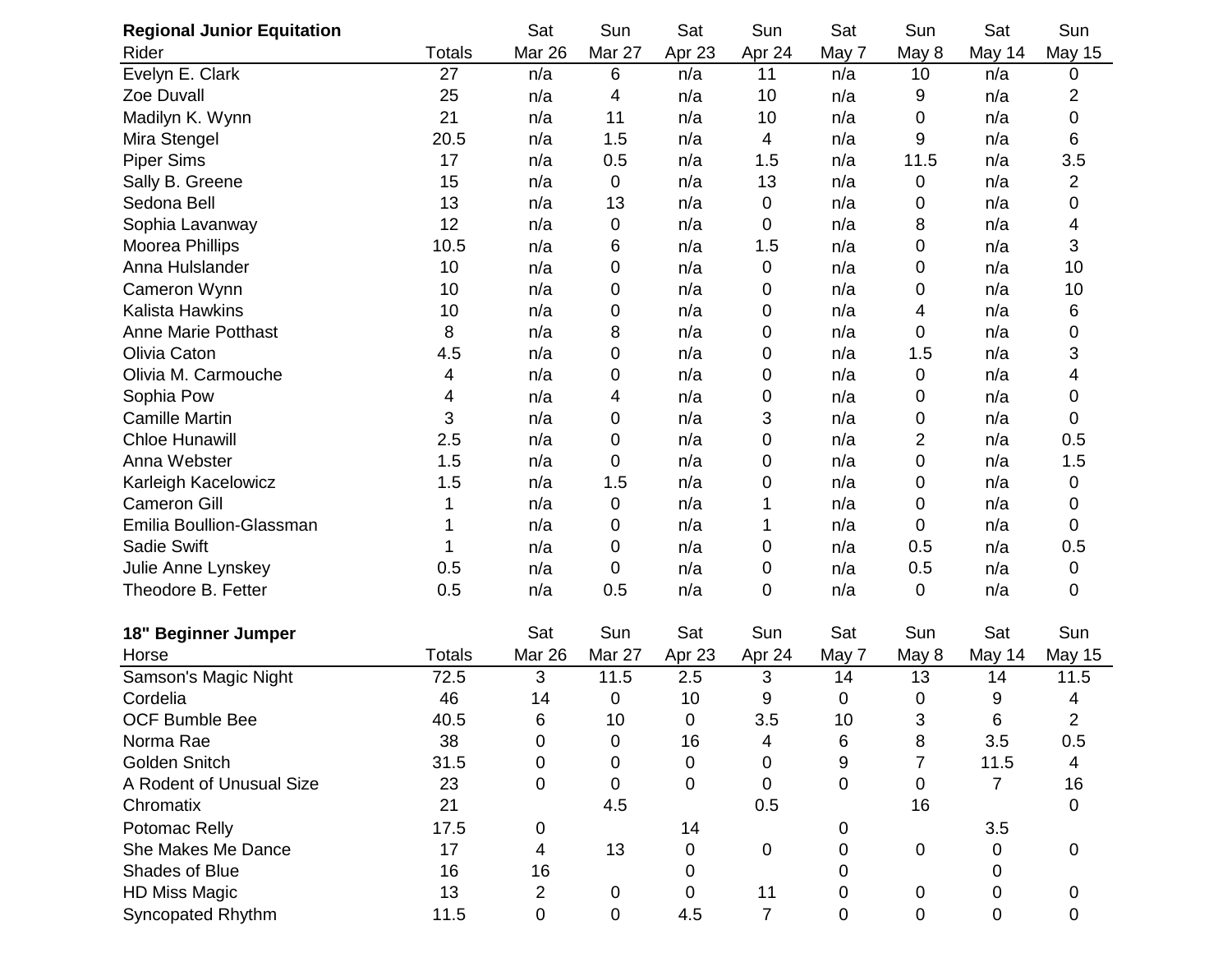| 18" Beginner Jumper (continued) |               |             |                |                |           |       |       |        |               |
|---------------------------------|---------------|-------------|----------------|----------------|-----------|-------|-------|--------|---------------|
| <b>Who's That Pokemon</b>       | 11.5          |             | 0              |                | 11.5      |       | 0     |        | 0             |
| Wheelbarrowbrothrs              | 10.5          | 1.5         | 9              | 0              | 0         | 0     | 0     | 0      | 0             |
| Uncle Jeff's Island Boy         | 9             |             | $\overline{2}$ |                | 0.5       |       | 5     |        | 1.5           |
| Foxlair Woodstock               | 7             | 0           | 0              | 0.5            | 6         | 0     | 0.5   | 0      | 0             |
| <b>Cavalier's LaRiviera</b>     | 6.5           |             | 0              |                | 0         |       | 0     |        | 6.5           |
| Wild Mambo                      | 6.5           | 0           | 0              | 0              | 0         | 6     | 0.5   | 0      | 0             |
| Harper's Bazaar                 | 5             | 0           |                | 5              |           | 0     |       | 0      |               |
| I'm Charming                    | 5             | 5           |                | 0              |           | 0     |       | 0      |               |
| Mon Petit Chou                  | 5             |             | 5              |                | 0         |       | 0     |        | O             |
| <b>CCF Cassino</b>              | 4             | 0           | 0              | 0              | 0         | 3     | 0     | 0      |               |
| <b>Mighty Mouse</b>             |               |             | 0              |                | Ω         |       | 0     |        |               |
| #thisiswhywecanthavenicethings  | 3             |             | 0              |                | 0         |       | 3     |        |               |
| La Conchita                     | 3             |             | 0              |                | 0         |       | 0     |        |               |
| <b>Captain Underpants</b>       | 2.5           | 0           |                | 2.5            |           | 0     |       | 0      |               |
| Under the Influence             | 2             |             | 0              |                | 0         |       | 0     |        | 2             |
| A Girls Best Friend             |               | 0           |                | 0              |           | 0     |       |        |               |
| Bozzini                         |               |             |                |                |           | Ω     |       |        |               |
| <b>Harry Potter</b>             |               |             |                | 0              |           | 0     |       |        |               |
| Potomac Gossip Girl             | 0.5           | 0           |                | 0              |           | 0     |       | 0.5    |               |
| 2'0" Jumper                     |               | Sat         | Sun            | Sat            | Sun       | Sat   | Sun   | Sat    | Sun           |
| Horse                           | <b>Totals</b> | Mar 26      | Mar 27         | Apr 23         | Apr 24    | May 7 | May 8 | May 14 | <b>May 15</b> |
| <b>High Maintenance</b>         | 64            | $\mathbf 0$ | 0              | $\overline{0}$ | 0         | 16    | 12    | 16     | 20            |
| Willowbend's Go for Launch      | 45            | 5.5         | 11.5           | 10             | 0         | 0     | 0     | 6      | 12            |
| Mon Petit Chou                  | 44            | 11          | 13             | 6              | 10        | 0     | 0     | 4      | 0             |
| Coachman's Cognac               | 37.5          | 0           | 0              | 0              | 10        | 0     | 20    | 7.5    | 0             |
| Skywalker                       | 34            | 9           |                | 1.5            | 5         | 10.5  | 3     | 1.5    | 2.5           |
| Under the Influence             | 23.5          | 0           | 4              | 0              | 9         | 2     | 7     | 0      | 1.5           |
| Hezamothertucker                | 23            | 0           | 8              | 0              | 0.5       | 0     | 0     | 10.5   | 4             |
| Peer Pressure                   | 20            | 0           | 0              | 0              | 1.5       | 4.5   | 6     |        |               |
| Saving Grace                    | 18            | 1.5         | 3              | 0.5            | 0         | 8     | 5     | 0      | 0             |
| The Carrot Chronicles           | 18            | $\pmb{0}$   | 0              | 5              | 13        | 0     | 0     | 0      | 0             |
| <b>Tool Time</b>                | 18            | 8           | 4.5            | 3.5            | 0         | 0     | 0     | 0      | 2             |
| Barnaby Van Oterhof             | 14            | 0           |                | 14             |           | 0     |       | 0      |               |
| <b>Hollaback Girl</b>           | 14            | 0           | $\mathbf 0$    | 10             | 4         | 0     | 0     | 0      | 0             |
| Pogeno                          | 13            | 3           | 10             | 0              | 0         | 0     | 0     | 0      | 0             |
| <b>Blueprint</b>                | 11            | 11          |                | 0              |           | 0     |       | 0      |               |
|                                 |               |             |                |                |           |       |       |        |               |
| How to Train Your Dragon        | 9.5           | 0           | 0              | 0              | 1.5       | 4     | 0     | 4      | 0             |
| Mac Gyver                       | 8             | 0           |                | 0              |           | 8     |       | 0      |               |
| Dandelion Wine (Moorman)        | 6.5           | 0           | $\pmb{0}$      |                | $\pmb{0}$ | 0     | 0     | 0.5    | 5             |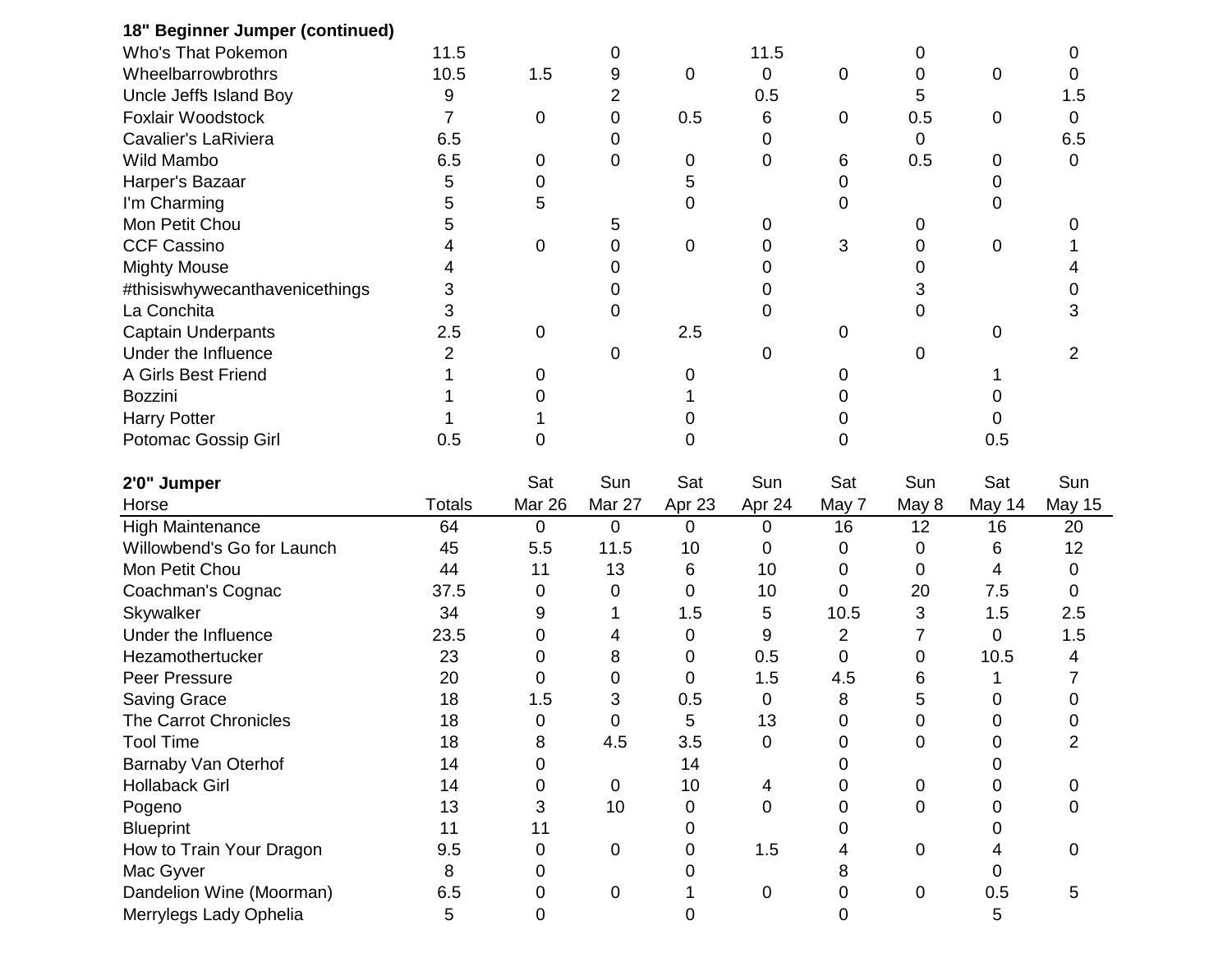| 2'0" Jumper (continued)    |                |                |                |                |                |                |             |                |                |
|----------------------------|----------------|----------------|----------------|----------------|----------------|----------------|-------------|----------------|----------------|
| Ariana GS                  | 4              | 4              |                | 0              |                | 0              |             | 0              |                |
| Lady Bird                  | 3.5            | 0.5            |                | 3              |                | 0              |             | 0              |                |
| <b>OCF Bumble Bee</b>      | 2.5            | 0              |                | 0              |                | 2.5            |             | 0              |                |
| Cordelia                   | 2              | 0              | 0.5            | 1.5            | 0              | $\mathbf 0$    | $\mathbf 0$ | 0              | $\mathbf 0$    |
| Docs Hollywood Coosa       | $\overline{2}$ | $\overline{2}$ |                | 0              |                | 0              |             | 0              |                |
| Charm City                 | 1.5            |                | 0              |                | 1.5            |                | 0           |                | 0              |
| La Conchita                | 1.5            |                | 0              |                | 0              |                | 0           |                | 1.5            |
| Clarimond                  | 1              |                | 0.5            |                | 0              |                | 0           |                | 0.5            |
| <b>Harry Potter</b>        | 0.5            | 0.5            |                | 0              |                | 0              |             | 0              |                |
| 2'3" Jumper                |                | Sat            | Sun            | Sat            | Sun            | Sat            | Sun         | Sat            | Sun            |
| Horse                      | <b>Totals</b>  | Mar 26         | Mar 27         | Apr 23         | Apr 24         | May 7          | May 8       | May 14         | <b>May 15</b>  |
| Coachman's Cognac          | 88             | 14             | 7              | 13             | 20             | 0              | 10          | 8              | 16             |
| <b>High Maintenance</b>    | 44             | 0              | 0              | 0              | 0              | 14             | 16          | 11.5           | 2.5            |
| Willowbend's Go for Launch | 30             | $\mathbf 0$    | 10             | 9              | 0              | 0              | 0           | 4              | $\overline{7}$ |
| Skywalker                  | 28.5           | 7.5            | 1              | 4              | 1.5            | 3              | 7           | 3              | 1.5            |
| Whinny                     | 27.5           | $\mathbf 0$    | $\overline{2}$ | 0              | 6              | 0              | 1.5         | $\overline{2}$ | 16             |
| How to Train Your Dragon   | 26             | 0              | 0              | 0              | 6              | 4              | 2.5         | 10.5           | 3              |
| Independence               | 22.5           | 4              | 4              | 1.5            | 2              | 0              | 1           | 6              | 4              |
| Peer Pressure              | 22             | 0              | 0              | 0              | $\overline{2}$ | 12             | 5.5         | 0              | 2.5            |
| Pogeno                     | 20             |                | 20             |                | 0              |                | 0           |                | 0              |
| Flynn                      | 19             | 0              | 0              | 0              | 0              | 13             | 6           | 0              | 0              |
| Mon Petit Chou             | 19             | 0              | 0              | 8              | 8              | 0              | $\mathbf 0$ | 3              | 0              |
| Nighthawk                  | 15.5           | 11.5           | 4              | 0              | 0              | 0              | 0           | 0              | 0              |
| The Carrot Chronicles      | 12.5           | 0              | 0              | 6              | 6.5            | 0              | 0           | 0              | 0              |
| <b>Hollaback Girl</b>      | 10.5           | 0              | 0              | 10             | 0.5            | 0              | $\mathbf 0$ | 0              | 0              |
| <b>Blueprint</b>           | 10             | 10             |                | 0              |                | 0              |             | 0              |                |
| <b>Tool Time</b>           | 8.5            | 5              | 1.5            | $\overline{2}$ | 0              | 0              | 0           | 0              | 0              |
| Cavalier's Top Shelf       | 6.5            | 0              | $\mathbf 0$    | 0              | 0              | 0              | $\mathbf 0$ | 3              | 3.5            |
| Lady Bird                  | 6.5            | 0              | $\mathbf 0$    | 0.5            | 1              | 0              | 5           | 0              | $\mathbf 0$    |
| Mac Gyver                  | 5.5            | 0              |                | 0              |                | 5.5            |             | 0              |                |
| Docs Hollywood Coosa       | 5              | 0              |                | 0              |                | $\Omega$       |             | ς              |                |
| Under the Influence        | 4.5            | $\pmb{0}$      | 0              | 1.5            | 0              | $\overline{2}$ |             | $\mathbf 0$    | 0              |
| Dandelion Wine (Harper)    | 3              |                | 3              |                | 0              |                | 0           |                | 0              |
| Lucifer                    | 3              |                | 3              |                | 0              |                | 0           |                |                |
| Ariana GS                  | 2.5            | 0              | 0              | $\mathbf 0$    | 0              | 2              | 0.5         | 0              | 0              |
| Devine Justice             | $\overline{2}$ | $\overline{2}$ |                | $\overline{0}$ |                | $\mathbf 0$    |             | 0              |                |
| Charm City                 | 1.5            |                | 0              |                | 1.5            |                | 0           |                |                |
| The Book of James          |                |                | 0              |                |                |                | 0           |                |                |
| Dreamweaver                | 0.5            | $\mathbf 0$    |                | 0.5            |                | $\pmb{0}$      |             | $\pmb{0}$      |                |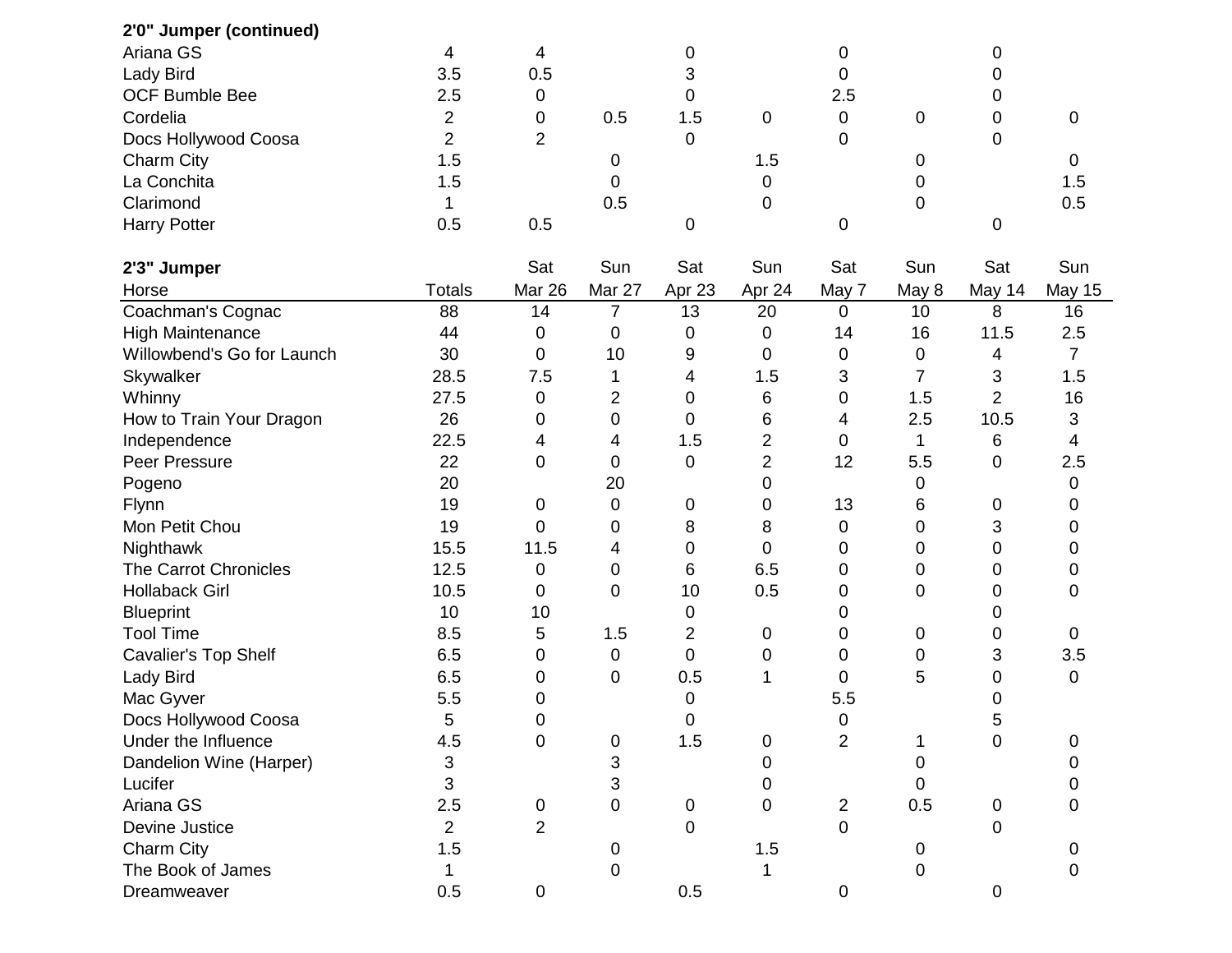| <b>MHSA Regional Open Jumper 2'6"</b> |                | Sat            | Sun            | Sat            | Sun              | Sat            | Sun              | Sat            | Sun            |
|---------------------------------------|----------------|----------------|----------------|----------------|------------------|----------------|------------------|----------------|----------------|
| Horse                                 | <b>Totals</b>  | Mar 26         | Mar 27         | Apr 23         | Apr 24           | May 7          | May 8            | May 14         | May 15         |
| Jaguar                                | 83.5           | 14             | 14             | 7.5            | 12               | 6              | $\overline{7}$   | 16             | 7              |
| It Must Be Magic                      | 69.5           | 16             | 11.5           | $\pmb{0}$      | $\boldsymbol{0}$ | 11.5           | 20               | 0.5            | 10             |
| <b>HD Bliss</b>                       | 53.5           | 6              | 3              | 1.5            | 10.5             | 10             | $\overline{7}$   | 4.5            | 11             |
| I Think I Can (Janie)                 | 21.5           | 3.5            | 0.5            | $\overline{2}$ | 4                | 2.5            | $\overline{7}$   | $\overline{2}$ | $\mathbf 0$    |
| Suave Juan                            | 20             | $\mathbf 0$    | $\overline{2}$ | $\overline{0}$ | 3                | 6.5            | $\mathbf 0$      | $\mathbf 1$    | 7.5            |
| Oso Willingly                         | 17.5           | $\overline{0}$ | $\overline{4}$ | 0.5            | $\mathbf 0$      | $\pmb{0}$      | 3.5              | 7.5            | $\overline{2}$ |
| King Arthur                           | 16.5           | 3.5            | 0.5            | $\mathbf{0}$   | 3.5              | 4              | 0.5              | 0              | 4.5            |
| What Happens In Paris                 | 13             | 0              |                | 13             |                  | $\mathbf 0$    |                  | 0              |                |
| <b>Blueprint</b>                      | 12             |                | 12             |                | $\overline{0}$   |                | $\pmb{0}$        |                | $\mathbf 0$    |
| Landkreuzer                           | 12             | 0              |                | $\mathbf 0$    |                  | $\overline{2}$ |                  | 10             |                |
| Rockstar Lady                         | 12             | 0              |                | 0              |                  | 6              |                  | 6              |                |
| Dig It                                | 11             | $\mathbf 0$    | $\mathsf 0$    | $\mathbf 0$    | $\pmb{0}$        | 4              | 4                | 3              | $\mathbf 0$    |
| Campari                               | 10             | 0              |                | 10             |                  | $\mathbf 0$    |                  | 0              |                |
| <b>Devine Decent</b>                  | 10             |                | 0              |                | 10               |                | $\mathbf 0$      |                | $\mathbf 0$    |
| <b>Political Farce</b>                | 9.5            | 0              | 0              | $\pmb{0}$      | $\mathbf 0$      | $\overline{2}$ | 0.5              | 5              | 2              |
| Verena VI                             | $\overline{7}$ |                | $\mathbf 0$    |                | $\overline{7}$   |                | $\mathbf 0$      |                | $\mathbf 0$    |
| <b>Curious George</b>                 | 6.5            | 3              | $\overline{0}$ | 1.5            | $\overline{2}$   | $\mathbf 0$    | $\mathbf 0$      | 0              | 0              |
| Dona Bela HB                          | 6              | 6              |                | $\pmb{0}$      |                  | $\mathbf 0$    |                  | 0              |                |
| <b>Hobbs</b>                          | 6              |                | 0              |                | $\mathbf 0$      |                | $\pmb{0}$        |                | 6              |
| The Painted Gentlemen                 | 6              | 0              |                | 6              |                  | $\pmb{0}$      |                  | 0              |                |
| Dear John                             | 5              | $\mathbf 0$    |                | 5              |                  | 0              |                  | 0              |                |
| <b>Kings Oratory</b>                  | 5              | $\mathbf 0$    |                | 5              |                  | $\mathbf 0$    |                  | 0              |                |
| Levitate                              | 4.5            |                | 0              |                | 0                |                | 0                |                | 4.5            |
| Lucifer                               | $\overline{4}$ |                | 4              |                | $\mathbf 0$      |                | $\boldsymbol{0}$ |                | $\mathbf 0$    |
| Victoria                              | 4              | 0              |                | 4              |                  | $\mathbf 0$    |                  | 0              |                |
| Flynn                                 | 3.5            | $\pmb{0}$      | 0              | $\mathbf 0$    | 0                | 0.5            | 3                | 0              | 0              |
| <b>Icarus Blue</b>                    | 3.5            |                | 0              |                | 0                |                | 3.5              |                | 0              |
| Dreamweaver                           | 3              |                | 3              |                | 0                |                | $\pmb{0}$        |                | 0              |
| Vendetta                              | 2.5            |                | $\overline{0}$ |                | 2.5              |                | 0                |                | 0              |
| Dandelion Wine (Harper)               | 1.5            |                | 1.5            |                | $\pmb{0}$        |                | $\mathsf 0$      |                | 0              |
| On a mission                          | 1.5            | 0              |                | 0              |                  | 1.5            |                  | 0              |                |
| Frame Countdown                       | 1              |                | $\mathsf 0$    |                | $\mathbf 0$      |                | $\mathbf 0$      |                | 1              |
| Marly Z8                              | 1              | 1              |                | 0              |                  | $\mathbf 0$    |                  | 0              |                |
| Dancing in the Rain                   | 0.5            | $\mathbf 0$    |                | $\mathbf 0$    |                  | $\mathbf 0$    |                  | 0.5            |                |
| Freyja                                | 0.5            |                | 0              |                | $\mathbf 0$      |                | $\mathbf 0$      |                | 0.5            |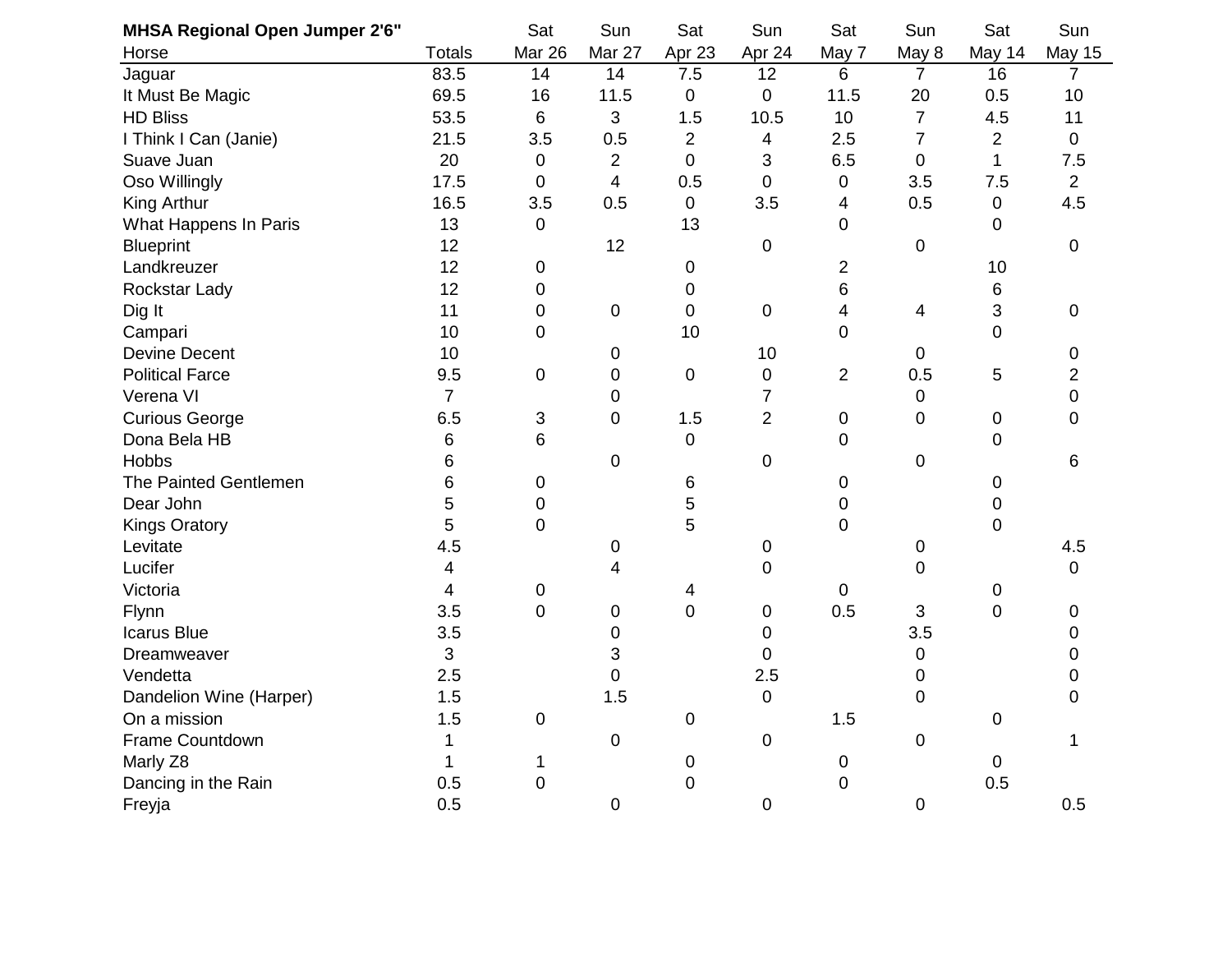| OTTB 2'6" Jumper           |               | Sat            | Sun         | Sat         | Sun    | Sat              | Sun         | Sat         | Sun           |
|----------------------------|---------------|----------------|-------------|-------------|--------|------------------|-------------|-------------|---------------|
| Horse                      | <b>Totals</b> | Mar 26         | Mar 27      | Apr 23      | Apr 24 | May 7            | May 8       | May 14      | <b>May 15</b> |
| Suave Juan                 | 76            | 10             | 8           | 16          | 16     | 10               | 16          | 0           | 0             |
| <b>Political Farce</b>     | 55            | 0              | 0           | 0           | 0      | 16               | 14          | 14          | 11            |
| King Arthur                | 39.5          | $\overline{2}$ | 2.5         | 7           | 7      | 12               | 3           | 6           | 0             |
| <b>Wicked Game</b>         | 36            | 20             | 16          | 0           | 0      | 0                | 0           | 0           | 0             |
| Dig It                     | 27            | 3              | 0           | 0           | 0      | 7                | 10          | 7           | 0             |
| Rockstar Lady              | 21            | 0              |             | 0           |        | 5                |             | 16          |               |
| <b>Benny Time</b>          | 16            |                | 0           |             | 16     |                  | 0           |             | 0             |
| Victoria                   | 14            | 0              |             | 14          |        | $\pmb{0}$        |             | 0           |               |
| The Book of James          | 13            |                | 6           |             | 7      |                  | 0           |             | 0             |
| Dreamweaver                | 11.5          |                | 11.5        |             | 0      |                  | 0           |             | 0             |
| How to Train Your Dragon   | 11            | 6              | 0           | 0           | 0      | $\pmb{0}$        | 0           | 0           | 5             |
| No Time For Love           | 11            |                | 0           |             | 0      |                  | 0           |             | 11            |
| Freyja                     | 10            |                | 0           |             | 0      |                  | 0           |             | 10            |
| There Goes My Girl         | 9             |                | 0           |             | 0      |                  | 0           |             | 9             |
| Marly Z8                   | 8             | 3              | 5           | $\mathbf 0$ | 0      | $\boldsymbol{0}$ | 0           | 0           | 0             |
| <b>Easy Street Revival</b> | 6             | 0              |             | 6           |        | 0                |             | 0           |               |
| Go anna go                 | 6             |                | 0           |             | 0      |                  | 0           |             | 6             |
| Aladdin's Lamp             | 5.5           | 5.5            |             | 0           |        | $\mathbf 0$      |             | 0           |               |
| Lunarstrike                | 5             |                | 5           |             | 0      |                  | 0           |             | 0             |
| <b>Cypress Point</b>       | 3             |                | 0           |             | 0      |                  | 0           |             | 3             |
| California Redwood         | 0.5           |                | 0           |             | 0      |                  | 0           |             | 0.5           |
| 2'9" Jumper                |               | Sat            | Sun         | Sat         | Sun    | Sat              | Sun         | Sat         | Sun           |
| Horse                      | <b>Totals</b> | Mar 26         | Mar 27      | Apr 23      | Apr 24 | May 7            | May 8       | May 14      | <b>May 15</b> |
| I Think I Can (Janie)      | 80.5          | 5              | 20          | 3.5         | 8      | 13               | 8           | 10          | 13            |
| Jay Gee's Gem              | 37            | 0              | 0           | 0           | 0      | 13               | 14          | 10          | 0             |
| Edson's Ridge              | 32.5          | 0              | 0           | 0           | 0      | 3.5              | 5           | 16          | 8             |
| Melisandre                 | 31            | 20             | 0           | 1           | 10     | 0                | 0           | 0           | 0             |
| <b>Gabriel's Grand</b>     | 28            | 0              | 0           | 0           | 20     | 8                | 0           | 0           | O             |
| <b>Curious George</b>      | 19            | 0              | 0           | 12          | 7      | 0                | 0           | 0           | 0             |
| Wicked Game                | 18            | $\,6\,$        | 12          | 0           | 0      | 0                | 0           | 0           | 0             |
| Dona Bela HB               | 17            | 10             | 0           | 4           | 0      | $\mathbf 0$      | 3           | 0           | 0             |
| <b>HD Bliss</b>            | 16            |                | 0           |             | 0      |                  | 16          |             | $\Omega$      |
| California Redwood         | 12            |                | $\mathbf 0$ |             | 0      |                  | 0           |             | 12            |
| The Painted Gentlemen      | 12            | $\overline{0}$ |             | 12          |        | 0                |             | 0           |               |
| Nekka                      | 11.5          | 7.5            | 4           | 0           | 0      | 0                | $\mathbf 0$ | 0           | 0             |
| Aladdin's Lamp             | 10            | 4.5            | 0           | $\mathbf 0$ | 0      | $\mathbf 0$      | 5.5         | 0           | 0             |
| <b>Flying Punch</b>        | 10            | 0              |             | $\mathbf 0$ |        | 10               |             | 0           |               |
| <b>Icarus Blue</b>         | 10            |                | 0           |             | 0      |                  | 0           |             | 10            |
| Dear John                  | 7.5           | $\overline{0}$ |             | 7.5         |        | $\pmb{0}$        |             | $\mathbf 0$ |               |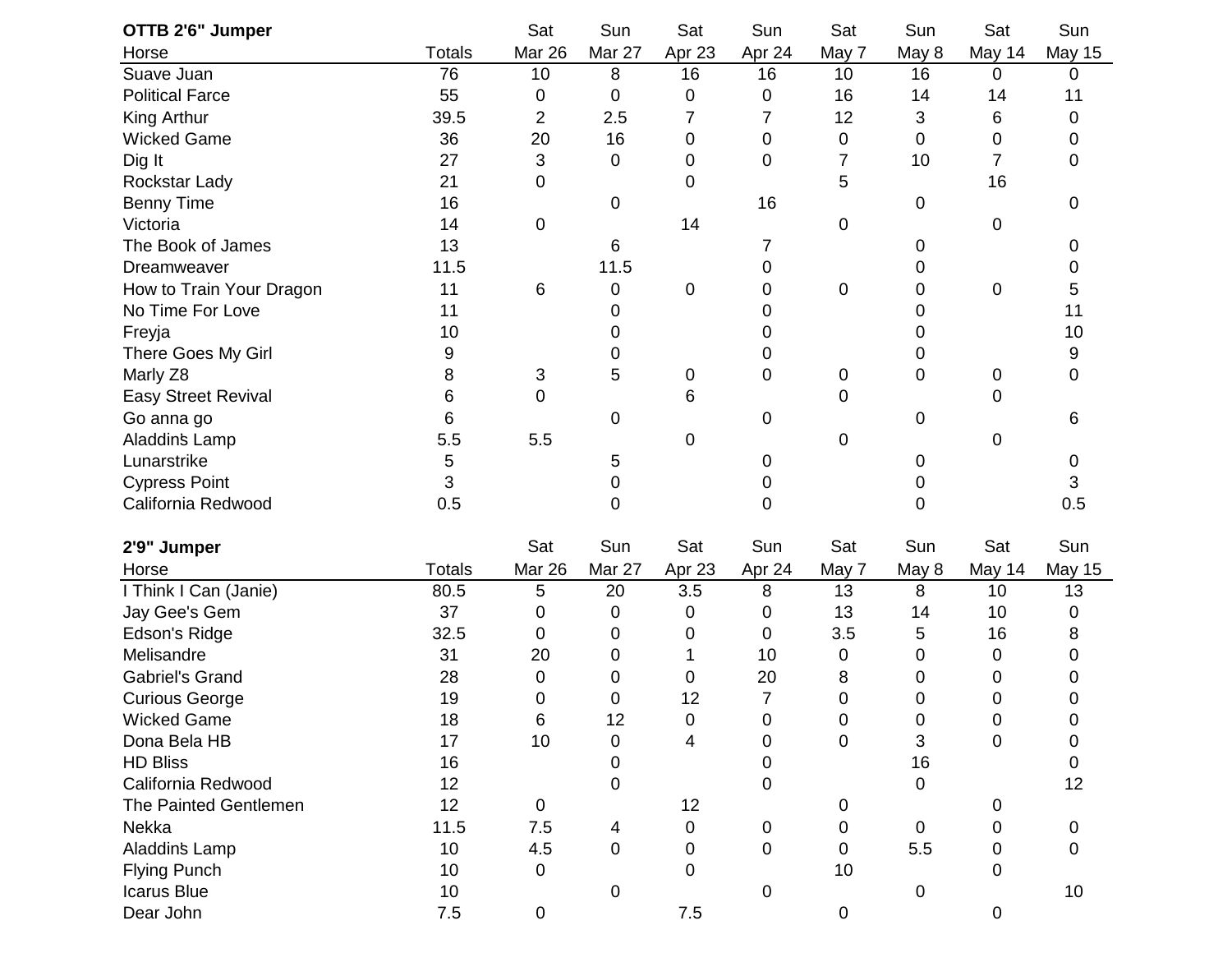| 2'9" Jumper (continued)                       |               |             |                |             |             |                |             |           |               |
|-----------------------------------------------|---------------|-------------|----------------|-------------|-------------|----------------|-------------|-----------|---------------|
| Game Over                                     | 7             |             | $\mathbf 0$    |             | 0           |                | $\mathbf 0$ |           | 7             |
| <b>Tinka's Legacy</b>                         | 6             | 0           |                | 6           |             | 0              |             | 0         |               |
| Gracie Lou                                    | 5.5           | 0           |                | 0           |             | 5.5            |             | 0         |               |
| <b>High Heels</b>                             | 4             | 0           |                | 4           |             | 0              |             | 0         |               |
| Lunarstrike                                   | 4             |             | 4              |             | 0           |                | 0           |           | 0             |
| Campari                                       | 3             | 0           |                | 3           |             | 0              |             | 0         |               |
| <b>Devine Decent</b>                          | 3             |             | 0              |             | 3           |                | 0           |           | 0             |
| Marly Z8                                      | 2             | $\mathbf 0$ |                | 0           |             | $\overline{2}$ |             | 0         |               |
| <b>Cypress Point</b>                          | 1.5           |             | 0              |             | $\mathbf 0$ |                | 0           |           | 1.5           |
| <b>MHSA Regional Child/Adult Am Jumper 3'</b> |               | Sat         | Sun            | Sat         | Sun         | Sat            | Sun         | Sat       | Sun           |
| Horse                                         | <b>Totals</b> | Mar 26      | Mar 27         | Apr 23      | Apr 24      | May 7          | May 8       | May 14    | <b>May 15</b> |
| It Must Be Magic                              | 78            | 16          | 0              | 0           | 0           | 16             | 20          | 10        | 16            |
| Nekka                                         | 26            | 16          | 10             | 0           | 0           | 0              | 0           | 0         | 0             |
| Icarus Blue                                   | 24            |             | 0              |             | 0           |                | 8           |           | 16            |
| <b>Devine Decent</b>                          | 20            |             | 0              |             | 20          |                | 0           |           | 0             |
| Henri VH Akenhof                              | 20            | 0           |                | 0           |             | 0              |             | 20        |               |
| Dona Bela HB                                  | 18            | 0           | 0              | 9           | 0           | $\mathbf 0$    | 9           | 0         | 0             |
| <b>Gabriel's Grand</b>                        | 17            |             | $\overline{0}$ |             | $\mathbf 0$ |                | 9           |           | 8             |
| <b>Black Diamond</b>                          | 14            | 0           |                | 0           |             | 14             |             | 0         |               |
| Dreamweaver                                   | 14            | 0           |                | 14          |             | 0              |             | 0         |               |
| <b>Flying Punch</b>                           | 10            | 0           |                | 0           |             | 0              |             | 10        |               |
| <b>High Heels</b>                             | 10            | 0           |                | 10          |             | 0              |             | 0         |               |
| Marly Z8                                      | 6             | 0           |                | 0           |             | 6              |             | 0         |               |
| Tinka's Legacy                                | 6             | 0           |                | 6           |             | 0              |             | 0         |               |
| 3'0" Jumper                                   |               | Sat         | Sun            | Sat         | Sun         | Sat            | Sun         | Sat       | Sun           |
| Horse                                         | <b>Totals</b> | Mar 26      | Mar 27         | Apr 23      | Apr 24      | May 7          | May 8       | May 14    | <b>May 15</b> |
| <b>Gabriel's Grand</b>                        | 62            | 0           | 0              | 0           | 20          | 16             | 16          | 0         | 10            |
| Jay Gee's Gem                                 | 40            | 0           | 0              | 0           | 0           | 0              | $\mathbf 0$ | 20        | 20            |
| Dreamweaver                                   | 24            | 0           |                | 20          |             | 0              |             | 4         |               |
| Game Over                                     | 23            | 0           |                | $\pmb{0}$   |             | 16             |             | 7         |               |
| It Must Be Magic                              | 20            |             | 20             |             | 0           |                | 0           |           | 0             |
| Ipsie                                         | 16            |             | 0              |             | 0           |                | 10          |           | 6             |
| <b>Becket's Calling</b>                       | 12            | $\mathbf 0$ |                | 0           |             | $\pmb{0}$      |             | 12        |               |
| <b>CMA Pop Tarrt</b>                          | 12            |             | 12             |             | $\pmb{0}$   |                | $\pmb{0}$   |           | 0             |
| The Painted Gentlemen                         | 4             | $\mathbf 0$ |                | $\mathbf 0$ |             | 4              |             | $\pmb{0}$ |               |